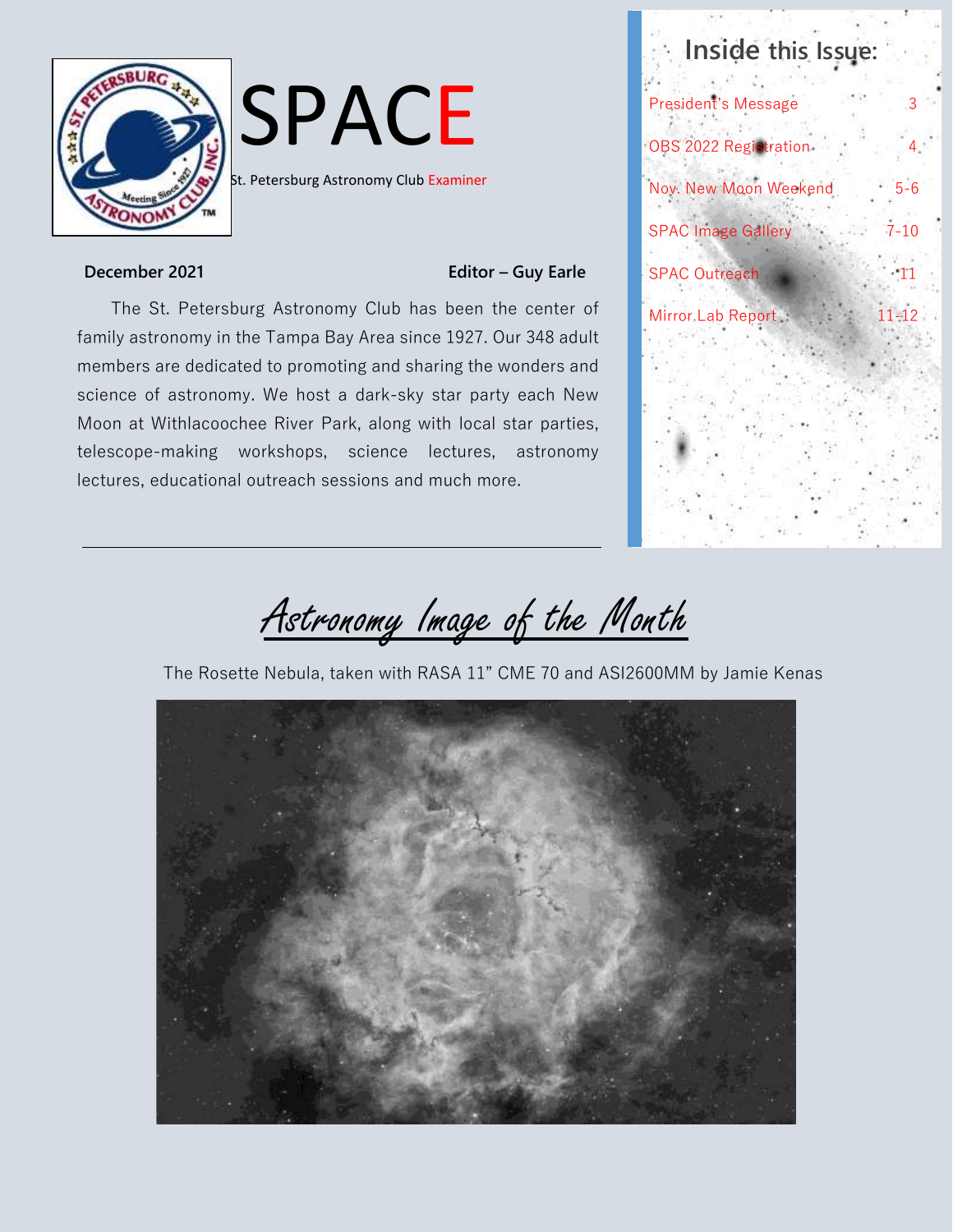# Beautiful Pair, Comet Leonard & NGC 4631

Here's a beautiful photo by new SPAC member Joe Reichle of Comet Leonard (C/2021 A1) passing NGC 4631, the Whale Galaxy. Leonard will reach perihelion on January  $3<sup>rd</sup>$  and is around magnitude 11, and is passing near the end of the Big Dipper's handle.



### **December General Meeting**

This month's general meeting will take place on Friday, December 17th at **7:00 PM**. The meeting will be **in person** at St. Petersburg College, Gibbs Campus, 6405 5th Avenue North, Philip Benjamin Social Arts Building - Room 114

**This will be our end of the year holiday party, so come on out to enjoy the festivities! The club provides meats and ice. Please bring sides and deserts.**



Please see a map to the event location near the end of the newsletter.

The club's **New Moon observing weekend** will be held December 31<sup>st</sup>-January 2<sup>nd</sup> at Withlacoochee River Park east of Dade City.



New SPAC Members

We would like to welcome Joseph & Kelly Lopez, Christian & Wendy Rubach, Tyler Gunnells, William Hughes & Mary Ann Yadsko, Joe Reichle, Shane Eigell, Lee & Linda Jarvis, Philip & Felecia Roey and Mark Prange to our family of members.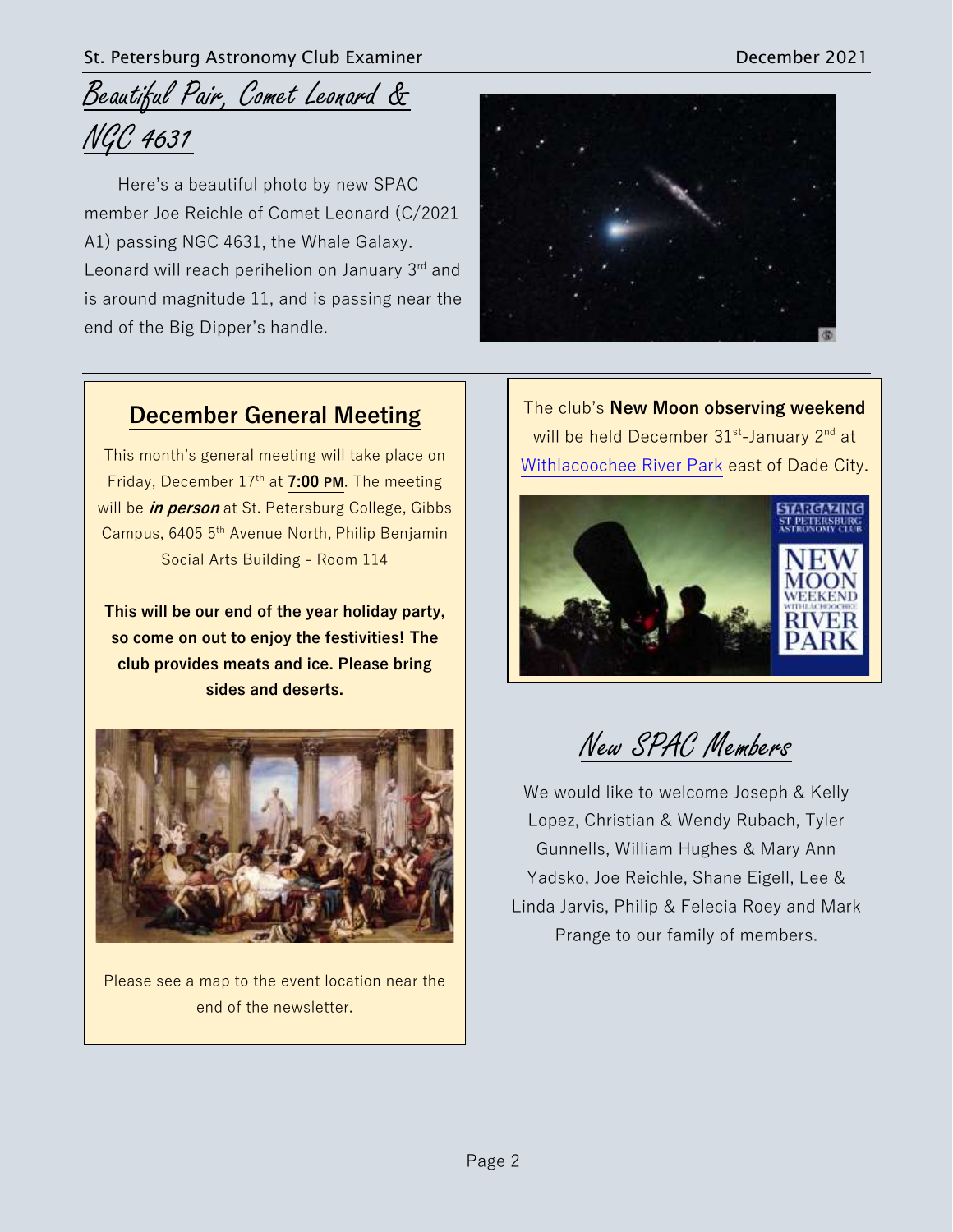Registration fpr 2022 OBS is now open!



Greetings all,

I am happy to announce that registration for our annual **Orange Blossom Special** opened on October 9th. Advanced registration continues till January 2nd, 2022. Late registration will run from January 3rd till February 19th with a \$25 late fee. Our 2022 OBS will return to our normal operations complete with a site cooked and catered B-BQ Dinner Saturday night from D&D BBQ and Catering. We will have chicken and pork for the meats. The meals must be pre purchased with registration to be able to participate.

Please keep in mind that RV spots on the observing field are limited and on a first come first site basis. We do reserve the entire park for our event and there are plenty of camping sites in the regular campground located just behind our observing field. Please let me know if you should desire to be in the campground vs the observing field. Lastly, we are always on the look-out for donations for our giveaways and door prizes. If you happened to have that new eyepiece, old charts, binoculars etc. which aren't isn't getting used, please feel free to donate!

Mike Partain, Star Party Chair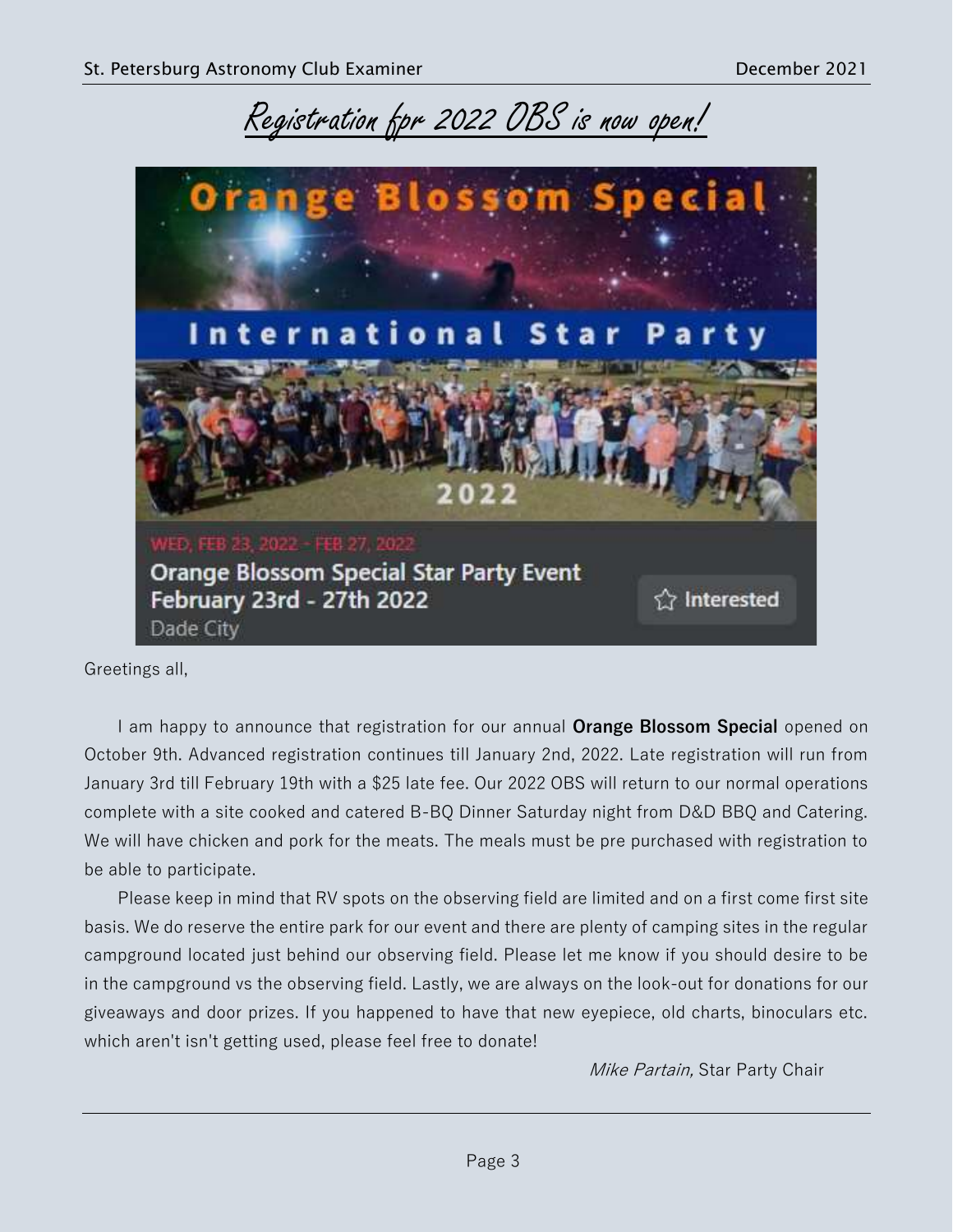# New Moon Weekend, December 2021

### KELLY ANDERSON

The first of two New Moon Weekends that we'll celebrate this December brought out many of our stalwart observers, imagers, and astronomy enthusiasts. With clear (!) skies in the offing Rich Tobin, Joe Canzoneri, David Knowlton, Jack Brockhurst, and your Intrepid Field Reporter arrived on Wednesday, December  $1<sup>st</sup>$  and quickly set up our equipment. Well, OK, maybe not so quickly, but we were ready by nightfall. It turned out to be an excellent night for viewing  $\cdots$  most of the time. The skies cleared up nicely at sundown, but general cloudiness formed around 8:00. Around 9:30 the clouds decided to go away, and we had a clear, albeit dew-ish, experience until about 11:30 when guess who returned. It was a good time to turn in anyway.

We awoke to a stunningly clear sky, coolish temperatures, and light breezes. The weather for the remainder of the day was almost balmy, and we welcomed Les Gatechair



and Tim Harris to our happy ranks. Viewing was good that evening, clearing at sunset with occasional clouds moving through. Altogether a very satisfactory evening assuming you don't mind

being soaked with dew and enjoy dense

fog rising out of the ground around midnight. I managed to acquire a couple of not bad images of M33 (left) and the Horsehead Nebula (right). Not ready for APOD but they'll do for now.



Elizabeth & Roy Wood expanded our happy band of sky gazers on Thursday, along with Chris & Margaret Green, and Jack & Roni Fritz. The weather pattern of clear but dewy/foggy interrupted with episodes of clouds continued unabated. No rain, coolish temps at night with warmish, sunny daytimes. Jack F. and Joe repaired several electrical outlets as part of our preparation for Orange Blossom Special (registered yet?).

On Friday our newest members Dave Conner & Alana Jones and Billy Hughes joined us for their first New Moon Weekend at the Withlacoochee River Park. Saturday, we welcomed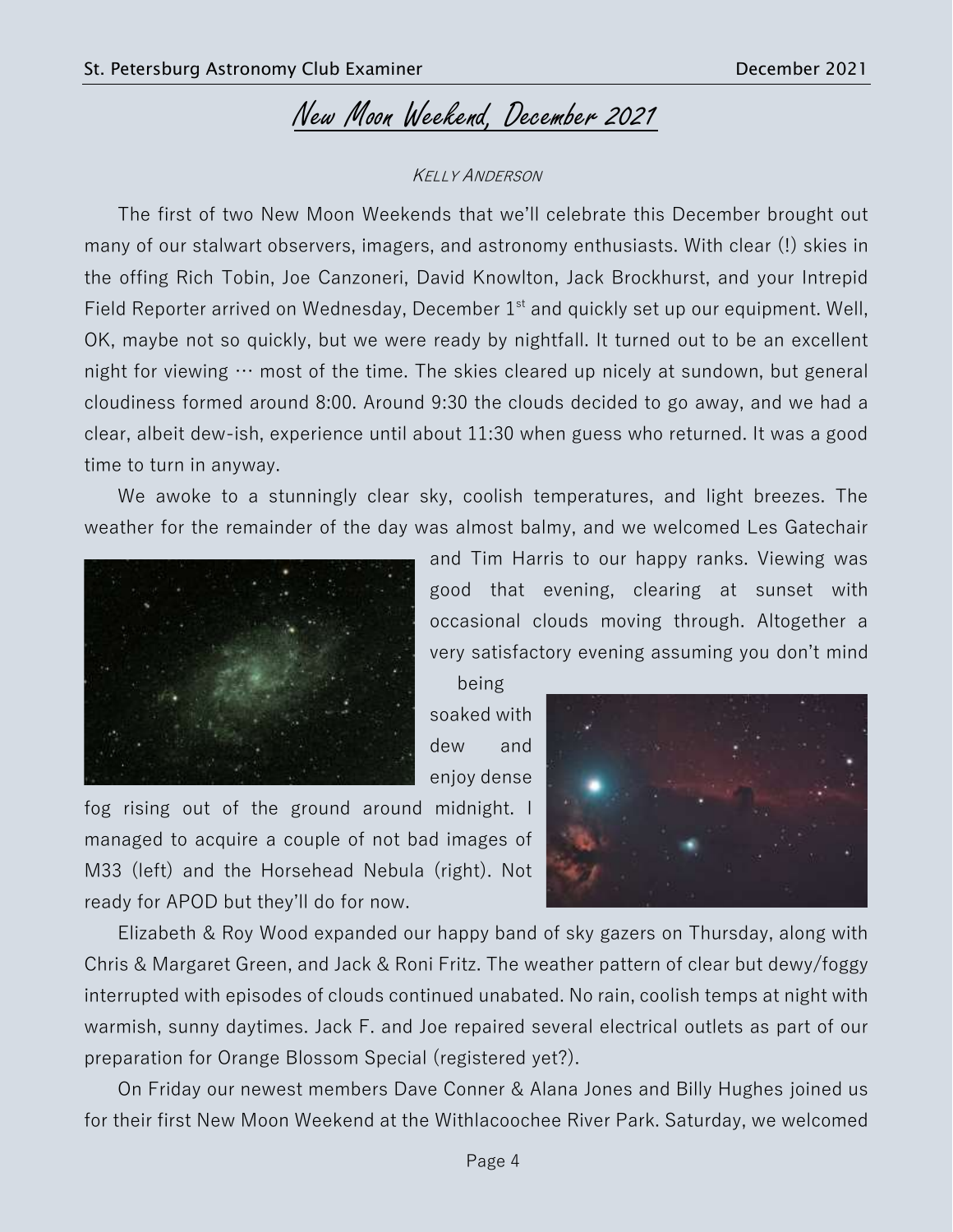### St. Petersburg Astronomy Club Examiner **December 2021**

Mike Davis and Mike Partain. That evening graced us with a shaky start with scattered clouds, gradually increasing until observing was pretty much shut down until close to midnight. After a few hours (I heard) the scattered clouds returned. We awoke to these same fair-weather cumulus clouds scattered about, a pretty good predictor for the pleasant weather that followed.

Overall, an excellent weekend at our Dark Site, practicing our favorite hobby in the dark and enjoying each other's company by day. Our next New Moon weekend begins December  $31<sup>st</sup>$ , obviously rolling into 2022. As usual, clear skies are guaranteed, but can you imagine a more comfortable, safer, funnier way to bring in the New Year? Why not watch the ball-drop in Times Square under the friendly skies over our great dark site? Mark your calendars.

Happy Holidays!

November Astronomical Events

**STEVE ROBBINS** 

- **New Moon** January 2
- Saturday, January 1, the Moon will be at perigee, 358,037 km from Earth.
- Sunday, January 2 the Moon will be at greatest southern declination, -25°59'.
- Monday, January 3 is the Quadrantid Meteor Shower, one day after the new Moon with a ZHR of about 100. The Quadrantids have a very short peak of only a couple of hours, which should occur after midnight in the morning of January 4.
- Tuesday, January 4 is Earth perihelion day, when Earth will be only 0.98333 AU from the Sun.
- Friday, January 7, Mercury will be at greatest elongation from the Sun, 19.2° E, setting after the Sun in the evening sky.
- Saturday, January 8, Venus will be at inferior conjunction and closed for viewing.
- **First Quarter** January 9
- Friday, January 14, The Moon will be at apogee, 405,806 km from Earth.
- **Full Moon** January 17, the Full Wolf Moon
- Monday, January 17 Pollux will be 2.6º north of the full Moon.
- Monday, January 17 the Moon will be at greatest northern declination, +26° 08'.
- Sunday, January 23 Mercury will be at inferior conjunction, only 16 days after it was at greatest elongation. Earth takes ~92 days to complete the same portion of its orbit.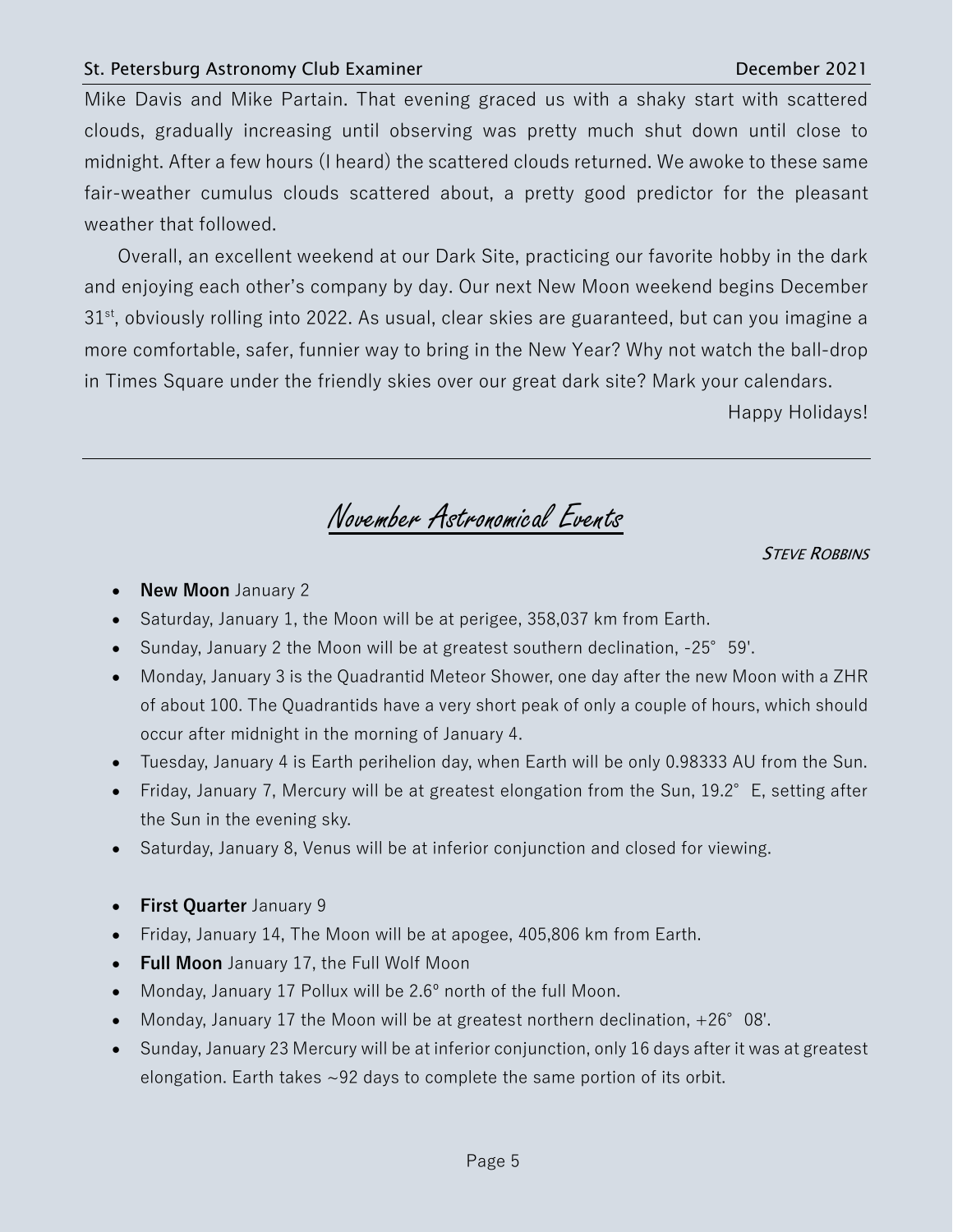- **Third Quarter** January 25
- Sunday, January 30 the Moon will be at perigee, 362,250 km from Earth.

Space Exploration News

**STEVE ROBBINS** 

The [Hubble Space Telescope resumed](https://hubblesite.org/contents/news-releases/2021/news-2021-065) full scientific operations on December 6, putting the Space Telescope Imaging Spectrograph back online again. October 26, Hubble detected "a loss of specific data synchronization messages" and the spacecraft went into protective safe mode. Now all four instruments on Hubble are fully operational.

[A "mystery hut"](https://www.space.com/mystery-hut-moon-rock-china-yutu-2-rover) sighted on the Moon by China's Yutu 2 moon rover has turned out to be more a product of Chinese press sensationalism. Yutu 2 imaged a rock on the rim of a crater it will investigate in January, and the low-resolution photo showed the rock with a roughly rectangular shape. Fortunately, that is exactly where Yutu 2 is headed, so it won't remain a "mystery hut" for long.

The day before Hubble went into safe mode from their data synchronization error, it took a stunning portrait of part of the Running Man Nebula, NGC 1977, including a 2 light-year long outflow [jet](https://www.space.com/newborn-star-hide-and-seek-hubble-image) from an unknown new star embedded in the nebula. The outflow is only visible because it has been ionized by radiation from the nearby star 42 Orionis.

On its way to a mission that sounds like a Star Trek plot, the DART spacecraft embarked on its one-way suicide mission to the Didymos asteroid system. Why does it make sense to crash a spacecraft into an asteroid? Wouldn't it take years to accurately measure changes to its orbit around the Sun? The Didymos system has the answer with a binary system. Didymos, 780 meters in diameter, has a moon, Dimorphos,  $\sim$ 160 meters in diameter, orbiting with a tight orbit much faster than one per year. Colliding in a retrograde path at about 6 km/s, DART will shorten Dimorphos' orbital period around Didymos by several minutes, scientists hope. Piloted entirely autonomously, success will yield a great scientific bounty. And the mission is much wilder than I've portrayed. Follow [the link.](https://blogs.nasa.gov/dart/2021/11/24/nasa-spacex-launch-dart-first-planetary-defense-test-mission/)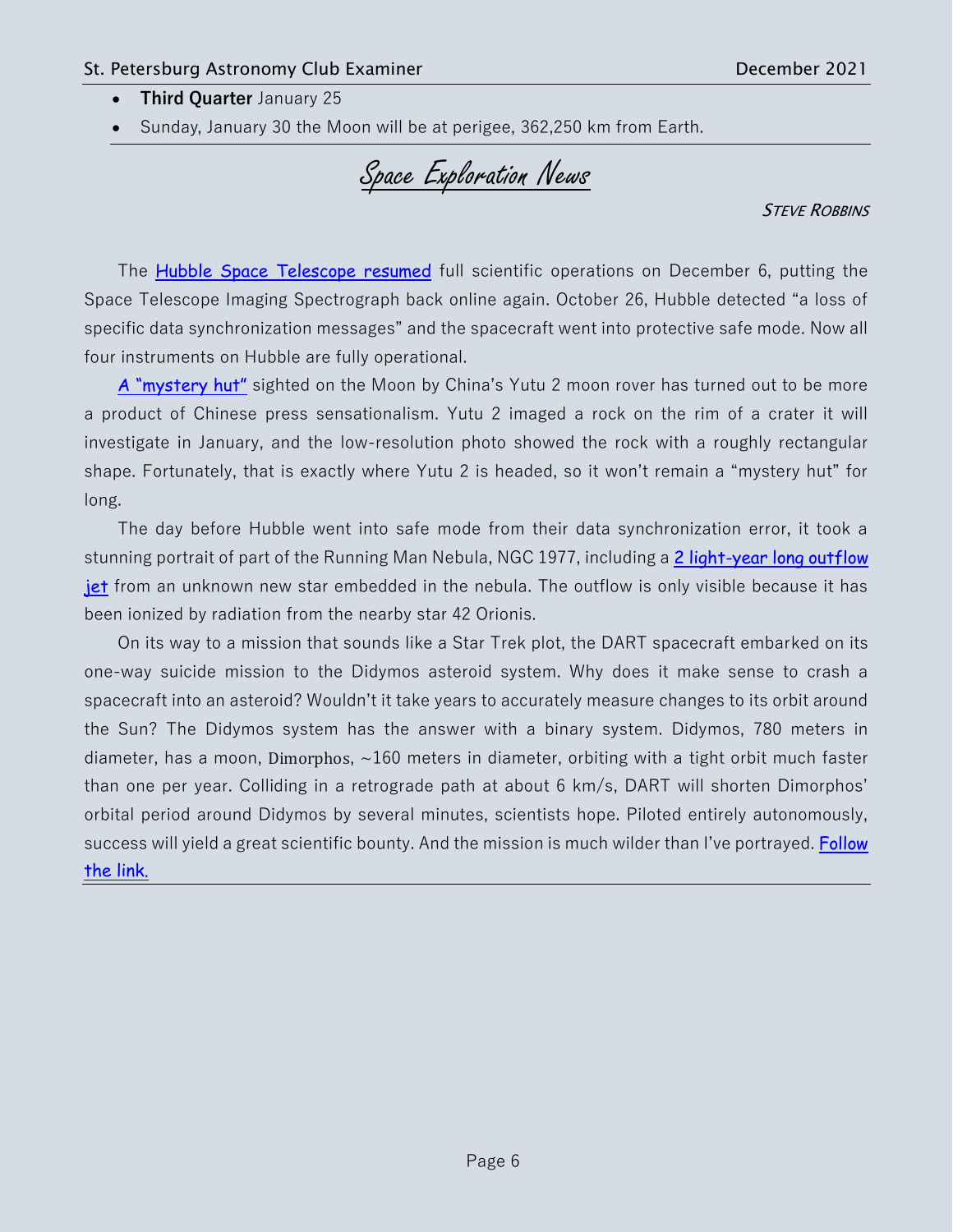### **SPAC December Christmas Party 7:00PM Friday, 12/17/21**

**Location:** Philip Benjamin Social Arts Building - Room 114 **Please bring a dish to share.** 

Park on the south side of the building. It is ok to park in several Staff Parking spaces during this time. The only unlocked door to the building will be the Room 114 outside access door facing the south parking lot. The rest of the building's outside doors will be locked.

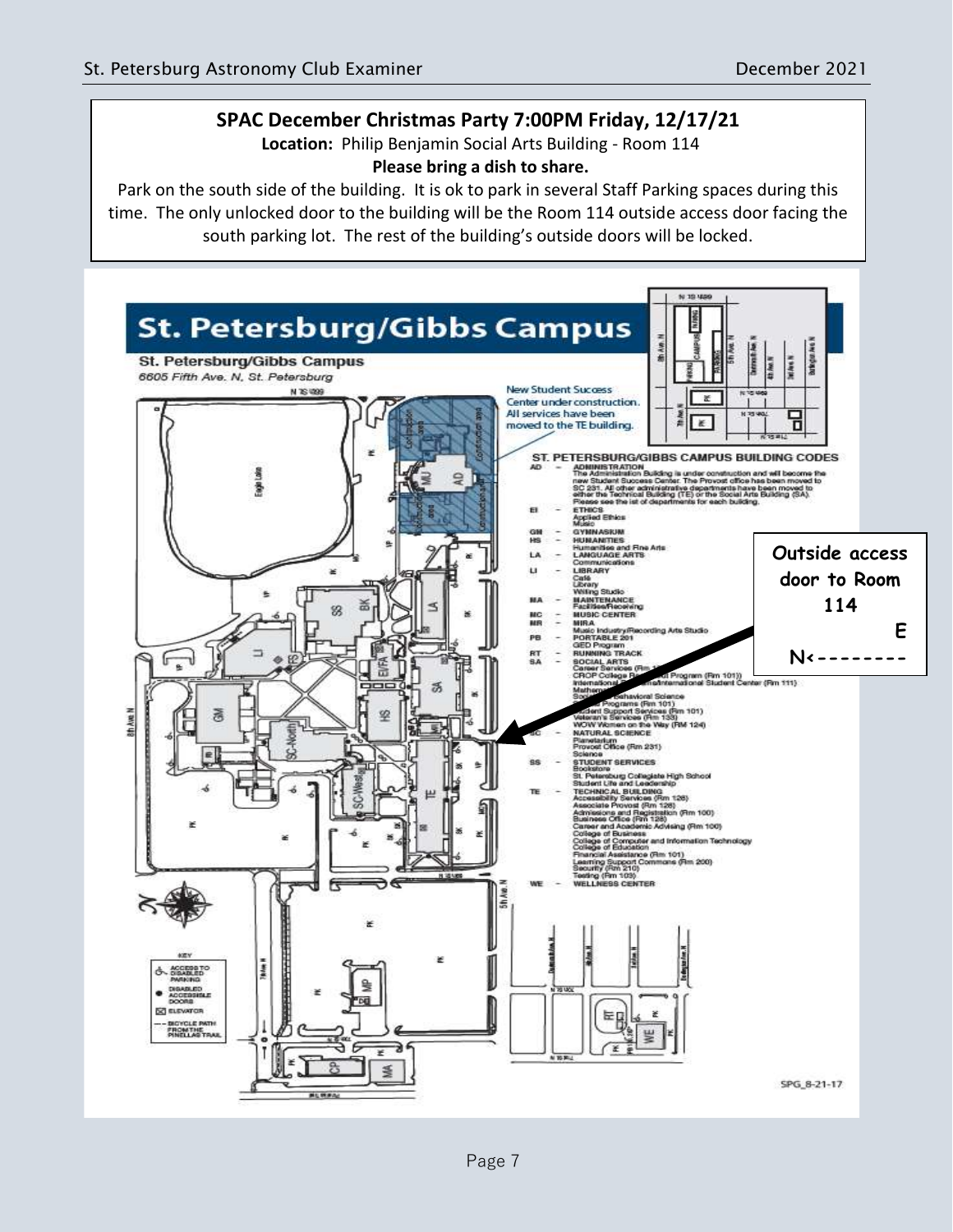# **SPAC Business Meeting**

Our next business meeting is **Wed., January 12th, at 8:00 PM** via conference call; details upon request. All interested members are invited to attend. All club business decisions are made at the business meeting so as not to encumber the general meeting.

| Officers & Directors |  |  |  |  |
|----------------------|--|--|--|--|
|----------------------|--|--|--|--|

| President           | <b>Brad Perryman</b>  | 727 420-1957 | <b>Public Relations</b> | John O'Neill          | 727 637-5945 |
|---------------------|-----------------------|--------------|-------------------------|-----------------------|--------------|
| Vice Pres.          | <b>Paul Krahmer</b>   | 727 535-5827 | Membership Chair        | <b>Shirley Vuille</b> | 727 864-2624 |
| Secretary           | <b>Shirley Vuille</b> | 727 864-2624 | Mirror Lab Chair        | <b>Paul McNabb</b>    | 727-345-5713 |
| Treasurer           | <b>Jim Hunter</b>     | 813 507-8415 | Outreach Chair          | <b>Jim Hunter</b>     | 813 507-8415 |
| Dir.-at-Large       | Kyle Brinkman         | 727 455-6931 | Star Party Chair        | <b>Mike Partain</b>   | 850 339-0828 |
| Dir.-at-Large       | <b>Steven Gaber</b>   | 727 215-0464 | Librarian               | <b>Ralph Craig</b>    | 727 384-2086 |
| Dir.-at-Large       | <b>Jack Fritz</b>     | 727 692-9831 | Club Webmaster          | <b>Jack Fritz</b>     | 813 508-5680 |
| <b>SPACE Editor</b> | <b>Guy Earle</b>      | 813 785-1972 | Dark Sky Chair          | Leeann Muszynski      | 813-601-0986 |
|                     |                       |              |                         |                       |              |

**Click on the name to send email**

# Recognition of Patrons & Benefactors:

Steven Balke Benefactor Clifford B. Benham Benefactor Lakeisha & Stephen Black Benefactor David Brewer & Joan Baldwin Benefactor Walter Brinkman Benefactor Dave & Deborah Catalano Benefactor Michael Coate **Benefactor** Benefactor Jack & Roni Fritz Benefactor Jamie Kenas Benefactor David Knowlton **Benefactor** Benefactor Laura & Roy Lanier **Benefactor** Benefactor Jim MacDougald Benefactor Tod Markin **Benefactor** Benefactor Kelly McGrew Benefactor Kevin & Karen Mulford Benefactor Will & Jenni Nelson Benefactor David & Tara Pearson Benefactor Rath, Damon & Jean Futch Benefactor Doug & Teri Sliman Benefactor Todd Vogt & Brittany MacDonald Benefactor Bruce Berger Patron Patron Kyle Brinkman Patron Patron Ralph & Christine Craig **Patron** Peter & Jaclynn Dimmit Patron Guy & Kelly Earle **Patron** Gabe & Elaine Faraone **Patron** Joseph & Pamela Faubion Patron Darla & Peter Flynn Patron

| Steve & Cindy Fredlund          | Patron |
|---------------------------------|--------|
| David Furmanski                 | Patron |
| Steve Gaber & Karen Sell        | Patron |
| Richard & Mary Garner           | Patron |
| Les & Janet Gatechair           | Patron |
| Timothy & Mary Ann Harris       | Patron |
| Charlie & Linda Hoffman         | Patron |
| Sharon Herman & Melissa Hughes  | Patron |
| Lee Jarvis                      | Patron |
| Matt Hughes & Manuel Ordonez    | Patron |
| Matt Labadie & Jennifer Willman | Patron |
| Greg Legas                      | Patron |
| Mark & Cheryl MacNeill          | Patron |
| Allen Maroney & Tracee Elliott  | Patron |
| Leeann Muszynski                | Patron |
| <b>Robert Myers</b>             | Patron |
| Stephen Oros                    | Patron |
| Antonio Paris                   | Patron |
| Brad & Lisa Perryman            | Patron |
| Alan Polansky                   | Patron |
| John & Abbie Redmond            | Patron |
| David & Rusty Richmond          | Patron |
| John Ross                       | Patron |
| Robert Rutledge                 | Patron |
| Anthony Staiano                 | Patron |
| Willis Sutherland               | Patron |
| Wally & Ramona Vazquez          | Patron |
| Charlie White                   | Patron |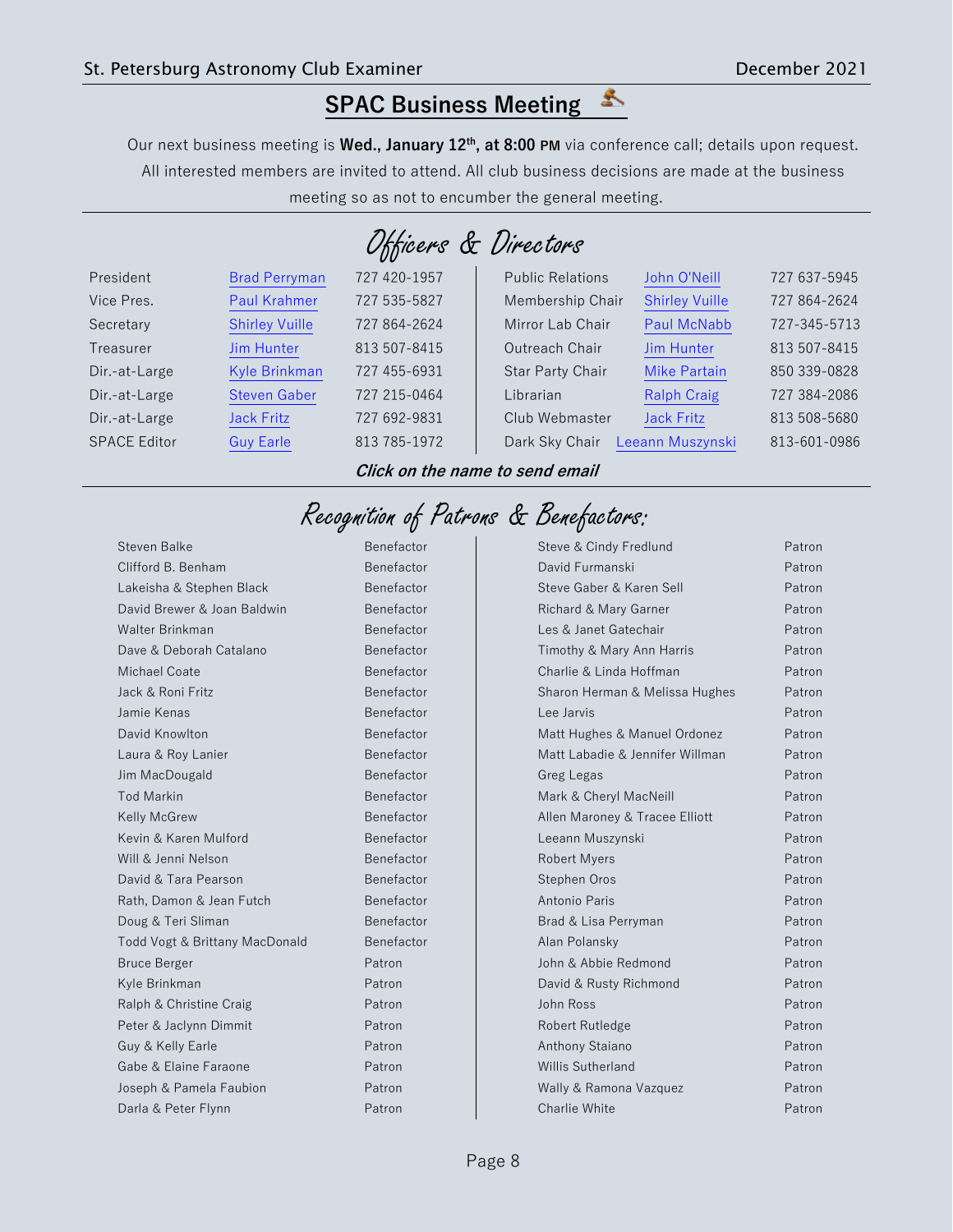# Examiner Staff

| Editor      | <b>Guy Earle</b>      | 813 785-1972 |
|-------------|-----------------------|--------------|
| Reporter    | <b>Kelly Anderson</b> | 813 672-2751 |
| In the News | <b>Steve Robbins</b>  | 386 736-9123 |
| Mirror Lab  | <b>Ralph Craig</b>    | 727 384-2086 |

### **Withlacoochee New Moon Weekends**

There's no need for reservations. However, the park closes at sundown, so you will need to arrive before then. The park rangers will give you the gate-code once you're inside the park. Please do not call for the gate code as they are not allowed to give it out over the phone.

Reservations are not necessary. Please print and display our [Friends-Of-The-Park Pass](https://www.stpeteastronomyclub.org/FriendsOfThePark.pdf?v=1534511890) on your dashboard.

Please join us! All astronomy enthusiasts are welcome. You do not need to be a club member to attend. Please refer to our [Club Calendar](http://www.stpeteastronomyclub.org/calendar.php) for details and scheduled dates.